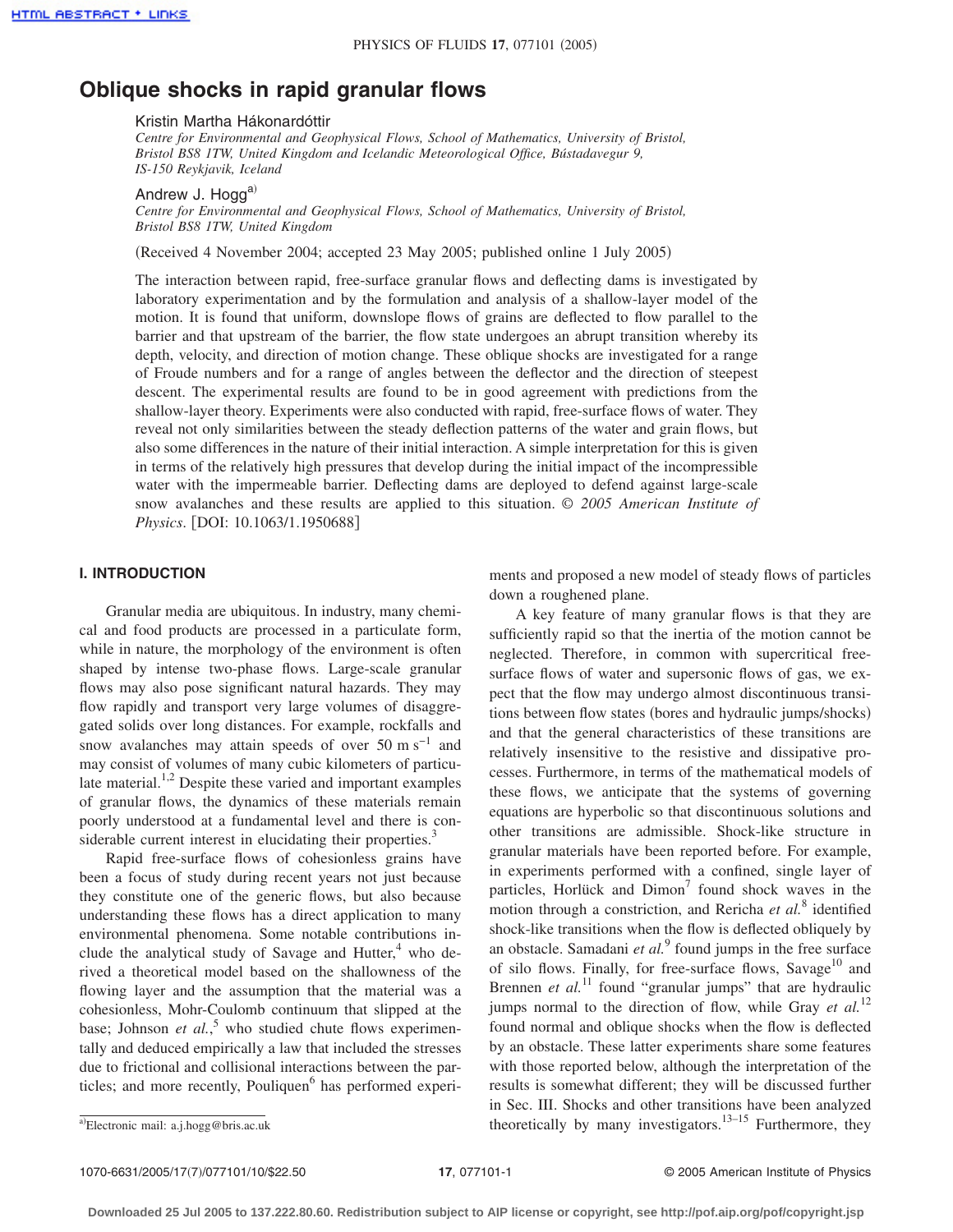have been simulated computationally for flows around submerged cylinders $^{16}$  and wedges.<sup>17</sup>

In this paper, we investigate experimentally and theoretically the lateral deflection of free-surface, rapid granular flows by stationary obstacles. This work is partly motivated by its application to barriers that are built to defend against snow avalanches. Such deflecting dams turn the oncoming flow away from mountainous villages that lie in the avalanche path. Current understanding of the mechanics of the deflection process is limited and so design criteria, such as those given in McClung and Schaerer, $17$  lack theoretical foundation. This work, therefore, provides significant new insights into the interaction between the flow and the obstacle, and may be used to reformulate design guidelines. (See the works by Hákonardóttir, Hogg, Batey, and Woods,<sup>18</sup> and Hákonardottir, Hogg, Jóhannesson, and Tómasson<sup>19</sup> for studies of the interactions between other types of avalanche defense structures and rapid flows.)

Our purposes in this study are twofold. First, we aim to investigate more thoroughly the steady deflection of granular flows by obstacles and to establish a theoretical model of the interaction that may predict quantitatively the flow following deflection. We will also establish the characteristics of the initial, transient impact of the flow against the obstacles. In addition, we elucidate those features that are in common, and those that differ, between rapid flows of water and of grains. In this way, we determine some of the mechanical properties of these rapid granular flows and identify some of the phenomena that complete theories of the flow of such materials must predict.

The paper is organized as follows. We formulate a reduced, shallow-layer model of the flow in Sec. II, and review the assumptions that underlie it and the relationships that must hold across discontinuities in the flow. This analysis highlights the importance of the upstream Froude number of the flow, *F*, in determining the nature of the deflection. We derive these properties in the regime  $F \ge 1$ , which corresponds to the flow regime of many natural avalanches.<sup>2</sup> We then describe the experimental series (Sec. III A) and present the results of the experiments (Sec. III B). We also analyze the differences in the behavior of the initial impact on the obstacle of water and grains flows, and present a new model of the splash height (Sec. III C). In addition, we discuss the development of the flow along the dam (Sec. III D). Finally, we draw some conclusions and discuss their implications for avalanche defense structures (Sec. IV).

## **II. DEPTH-AVERAGED MODEL**

The granular material flows down a rigid plane, inclined at an angle  $\theta$  to the the horizontal. We align the coordinate axes such that the *z* axis is perpendicular to the plane, the *x* axis is parallel to the direction of steepest descent, and the *y* axis is perpendicular to these two. The depth and bulk density of the flowing layer of grains are denoted by  $h$  and  $\rho$ , and thus conservation of mass is given by

$$
\frac{\partial}{\partial t} \int_0^h \rho \, dz + \frac{\partial}{\partial x} \int_0^h \rho u \, dz + \frac{\partial}{\partial y} \int_0^h \rho v \, dz = 0,\tag{1}
$$

where *u* and *v* are the components of the velocity field along the *x* and *y* axes, respectively.

The depth of the flow is assumed to be much less than the lengthscales over which the flow varies in the plane. This implies that vertical accelerations are negligible and the vertical momentum equation is considerably simplified. Denoting the pressure tensor by  $p_{ij}$ , this implies that to leading order

$$
p_{zz} = \int_{z}^{h} \rho g \cos \theta \, d\eta, \qquad (2)
$$

where it has been further assumed that the upper surface of the flow is stress-free. The momentum equations parallel with the plane are then given by

$$
\frac{\partial}{\partial t} \int_0^h \rho u \, dz + \frac{\partial}{\partial x} \int_0^h \rho u^2 dz + \frac{\partial}{\partial y} \int_0^h \rho u v \, dz
$$
\n
$$
= -\frac{\partial}{\partial x} \int_0^h p_{xx} dz - \frac{\partial}{\partial y} \int_0^h p_{xy} dz - \tau_x + \int_0^h \rho g \sin \theta \, dz,
$$
\n(3)

$$
\frac{\partial}{\partial t} \int_0^h \rho v \, dz + \frac{\partial}{\partial x} \int_0^h \rho u v \, dz + \frac{\partial}{\partial y} \int_0^h \rho v^2 dz
$$
\n
$$
= -\frac{\partial}{\partial x} \int_0^h p_{xy} dz - \frac{\partial}{\partial y} \int_0^h p_{yy} dz - \tau_y. \tag{4}
$$

In these expressions the basal shear stress has components  $\tau_x$ and  $\tau_v$ , which are equal to  $p_{xz}$  and  $p_{yz}$  evaluated at the boundary  $z=0$ . We note that in this mathematical model, the momentum of the interstitial fluid is neglected along with the interaction between it and the granular material.

To close this mathematical model of the motion, we make a series of further assumptions. First, we assume that the bulk density of the flowing material is uniform. Although granular materials must dilate in order to flow, once mobilized, their bulk density often varies only negligibly. $4,12,20$ Thus, we treat the material as incompressible. In addition, we assume that the velocity fields *u* and *v* are vertically uniform; such an assumption underlies most depth-averaged, hydraulic models of river, estuarine, debris, and avalanche flows. In general, the neglect of the vertical structure introduces little error in the modeling (although see the work by Hogg and Pritchard<sup>21</sup> for a notable exception). Current understanding of the wide range of dynamical behaviors that may be exhibited by granular flows remains incomplete and there is no widely accepted constitutive law for the internal stresses developed by these flows. However, we may simplify the depth-averaged equations by invoking two further assumptions. First, we assume that the ratio of the shear to normal stresses is small  $(p_{xx}, p_{yy} \geq p_{xy})$  and that to leading order the normal stresses are equal,  $p_{xx} = p_{yy} = p_{zz}$ .<sup>12</sup> This diverges from the approach of Savage and Hutter, $4\text{ who intro-}$ duced an earth pressure coefficient that measures the ratio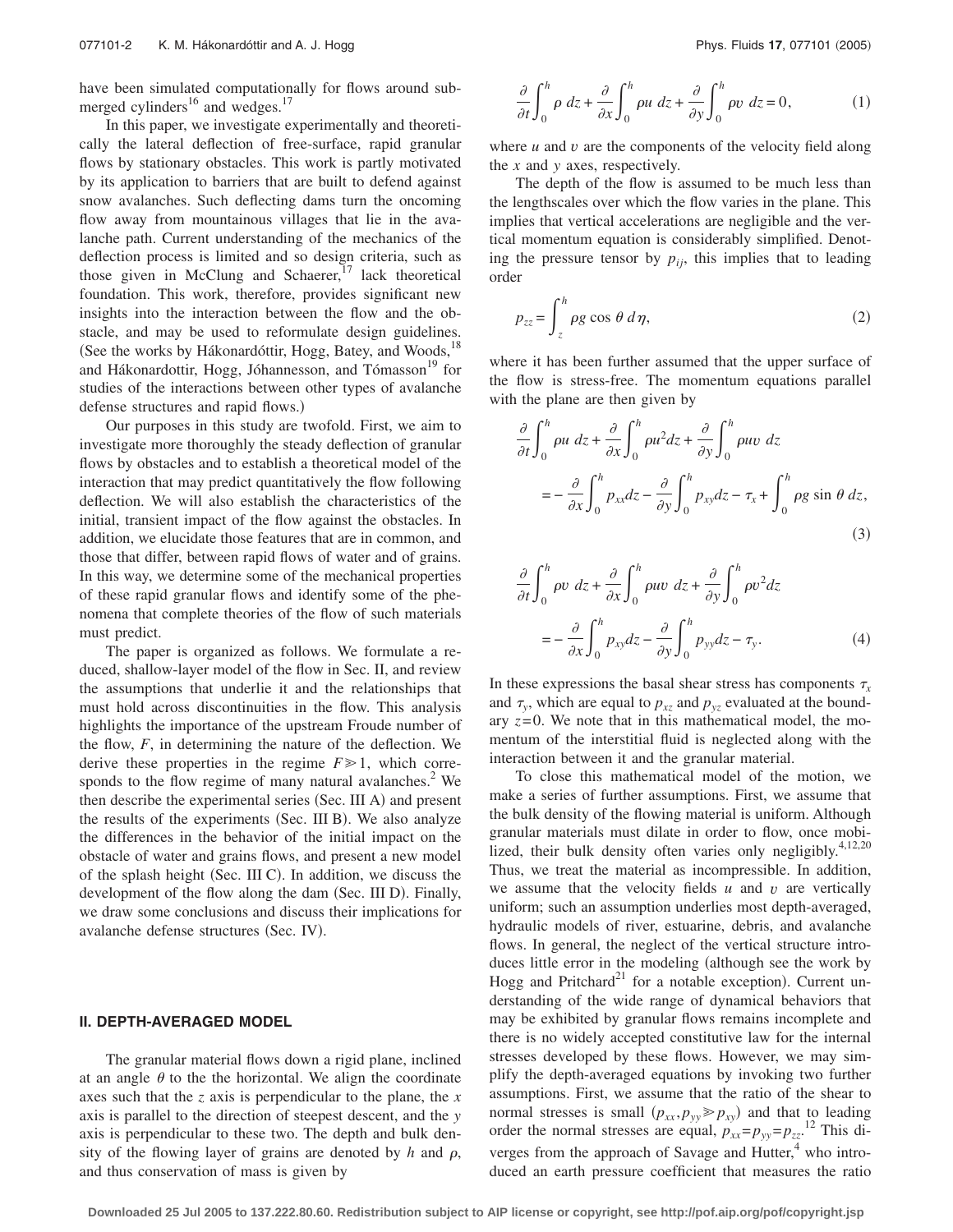$p_{xx}/p_{zz}$  and is different from unity. However, normal stress differences have been found to be small in simulations<sup>22</sup> and both Pouliquen and Forterre<sup>20</sup> and Gray *et al.*<sup>12</sup> suggest that for chute flows they should be neglected. We will demonstrate below that the inclusion of an earth pressure coefficient weakens the agreement between the experimental results and the theoretical model. Thus we find that the steady governing equations are given by

$$
\frac{\partial}{\partial x}(hu) + \frac{\partial}{\partial y}(hv) = 0,\tag{5}
$$

$$
\frac{\partial}{\partial x}(u^2h) + \frac{\partial}{\partial y}(uvh) + \frac{\partial}{\partial x}\left(\frac{g\cos\theta h^2}{2}\right) = -\frac{\tau_x}{\rho} + gh\sin\theta,
$$
\n(6)

$$
\frac{\partial}{\partial x}(uvh) + \frac{\partial}{\partial y}(v^2h) + \frac{\partial}{\partial y}\left(\frac{g\cos\theta h^2}{2}\right) = -\frac{\tau_y}{\rho}.
$$
 (7)

With the exception of the drag and downslope acceleration terms on the right-hand side of  $(6)$  and  $(7)$ , these equations are equivalent to those that express mass and momentum conservation for the steady flow of a polytropic gas with index  $2^{23}$  Furthermore, they are identical to the shallowwater equations used to model hydraulic phenomena.<sup>24</sup>

We consider a uniform channelized flow, upstream of an obstacle, that is purely downslope  $[\mathbf{u} = (U_1, 0)]$  and of depth  $h_1$ . A constant flow depth and velocity are possible if the basal drag  $\tau_x$  is equal to the downslope gravitational force  $(\rho g h_1 \sin \theta)$ . As will be discussed below, we found that the flows in the experiments reported here adjusted rapidly to these uniform conditions. We introduce dimensionless variables by scaling velocities by  $U_1$ , lengths by  $h_1$ , and stresses by  $\rho U_1^2$ , and henceforth will assume that variables are dimensionless, unless indicated otherwise. An important dimensionless parameter is the upstream Froude number *F* which is given by

$$
F^2 = \frac{U_1^2}{gh_1 \cos \theta}.\tag{8}
$$

This is equivalent to the Mach number in gas flows and measures the speed of the flow relative to the speed of the small amplitude surface waves. In these experiments, and more generally for snow avalanches,  $F \ge 1$ . For example, Issler<sup>2</sup> suggests that for dry-snow avalanches,  $F$  lies between 5 and 10.

The system of governing equations  $(5)-(7)$  admits discontinuous solutions (shocks), across which the velocity and height of the flow may change abruptly. For stationary shocks, conservation of mass and momentum across the discontinuity is enforced through the following jump conditions:



FIG. 1. The flow configuration in plan and side views.

$$
\left[ h\mathbf{u}(\mathbf{u}\cdot\mathbf{n}) + \frac{1}{2F^2}h^2\mathbf{n} \right]_+^+ = 0,
$$
\n(10)

where **n** is a unit vector that is locally normal to the shock and […]<sup>+</sup> denotes the change in magnitude across the discontinuity. Note that downslope acceleration and drag do not affect these jump conditions, which in the spirit of this shallow-water model are idealized to be abrupt changes between the flow states. Further note that in the vicinity of the shock, the horizontal lengthscale of the flow may no longer exceed the vertical lengthscale. Thus, there may be significant vertical accelerations and the normal stress  $p_{zz}$  may no longer adopt a hydrostatic distribution. However, as in many hydraulic models, we assume that the adjustment between the states occurs over a sufficiently small distance so that we may treat it as a discontinuity.

### **Oblique shock**

We now consider the deflection of the uniform downslope flow with dimensionless velocity,  $\mathbf{u} = (1,0)$ , and flow depth, *h*= 1, by an impermeable, rigid barrier, orientated at an angle  $\gamma$  to the oncoming flow (see Fig. 1 and Sec. III). As described below, we find that a steady solution may be derived where the flow undergoes an abrupt transition in flow states via an "attached" shock, which originates from the junction of the barrier and the lateral channel wall and which is orientated at an angle  $\beta$  to the direction of steepest descent such that  $\beta > \gamma$ . Such a transition is analogous to the polar shock, which is widely reported in studies of gas dynamics, although the relationships on either side of the discontinuity are different since gas flows also conserve enthalpy.<sup>23</sup>

To analyze this transition we assume that immediately downstream of the shock the motion is tangential to the barrier, so that the velocity field may be written as **u**  $=(V \cos \gamma, V \sin \gamma)$ . In contrast to gas dynamics, the granular flows may develop spatially downstream of the shock due to the action of gravity and drag. However for the experiments described below, the maximum distance between the shock and the barrier is sufficiently small so that the flow is unable to develop significantly and thus the assumption that it is parallel to the barrier is reasonable. We may thus employ the three jump conditions  $(9)$  and  $(10)$  to determine the speed *V*, and the flow depth *H* downstream of the shock, and the shock angle  $\beta$ , as functions of the upstream Froude number and the angle of the deflector.

The jump condition for conservation of mass implies that

$$
[h\mathbf{u}\cdot\mathbf{n}]_{-}^{+}=0,\t\t(9)
$$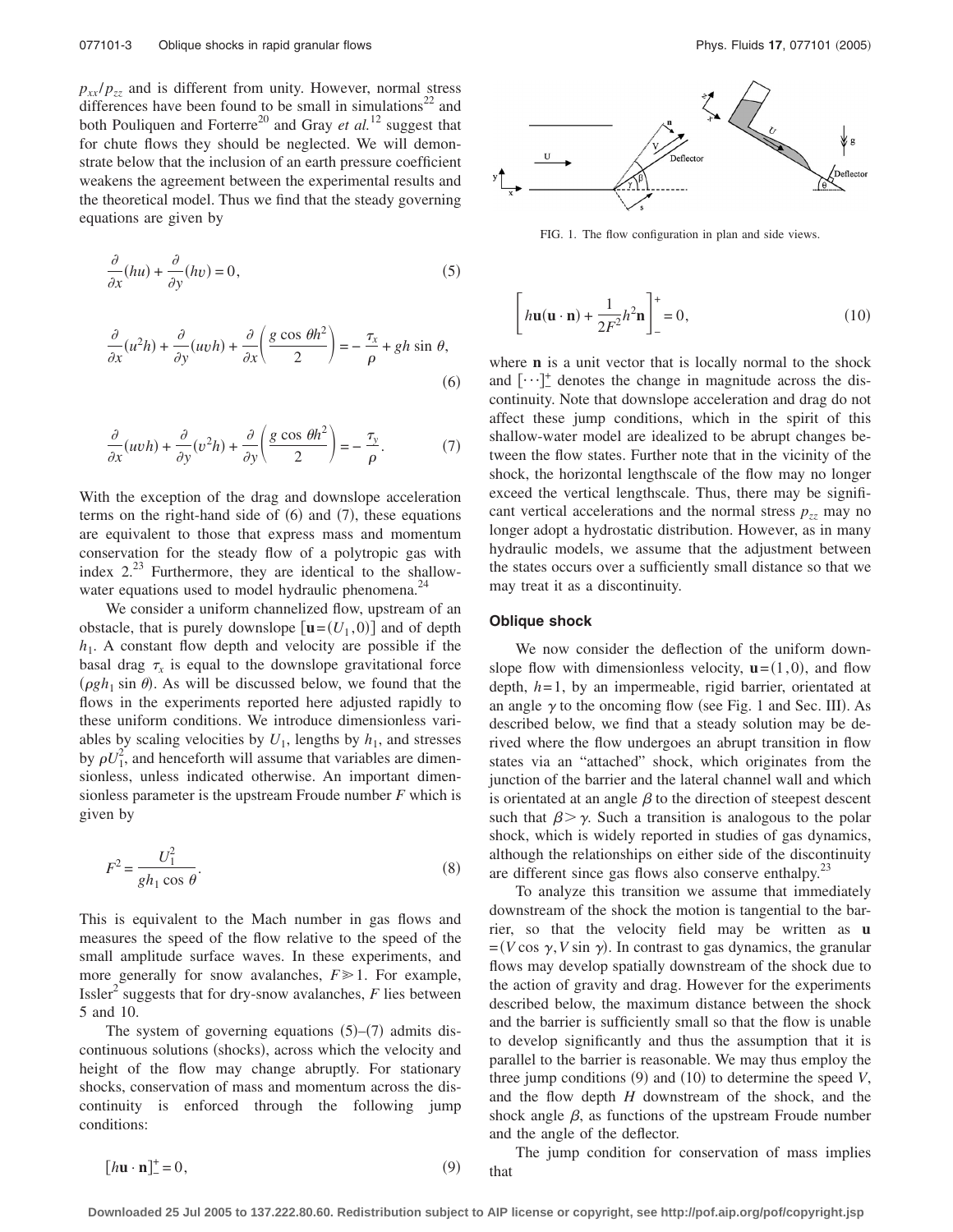

FIG. 2. The shock angle  $\beta$  as a function of the deflector angle  $\gamma$  for (i) F  $F = 1.1$ , (ii)  $F = 5$ , (iii)  $F = 10$ , (iv)  $F = 15$ , and (v)  $F = 100$ . Note that for each  $\gamma$ and *F* there are two shock angles, termed the "weak" and "strong" shocks; the dashed line (- - - -) indicates the boundary between these shocks and the locus of the maximum deflector angle  $\gamma_m$ . Also plotted on each curve  $(+)$  are the values of the deflector angle  $\gamma_f$  at which the flow downstream becomes critical.

$$
\sin \beta = HV \sin(\beta - \gamma),\tag{11}
$$

while the conditions for the conservation of momentum yield

$$
\sin^2 \beta + \frac{1}{2F^2} = HV^2 \sin^2(\beta - \gamma) + \frac{H^2}{2F^2},
$$
\n(12)

$$
\cos \beta \sin \beta = HV^2 \cos(\beta - \gamma)\sin(\beta - \gamma). \tag{13}
$$

These may be solved simultaneously to give

$$
\tan \gamma = \frac{4 \sin \beta \cos \beta (1 - F^2 \sin^2 \beta)}{-3 + 4 \cos^2 \beta (1 - F^2 \sin^2 \beta) - \sqrt{1 + 8F^2 \sin^2 \beta}}.
$$
\n(14)

We plot  $\beta$  as a function of  $\gamma$  for various values of the Froude number in Fig. 2. We note several features of this relationship. First, for a given Froude number and angle of deflector, we find that there are two possible shock angles, termed as the "weak" and "strong" shocks for the smaller and larger angles, respectively. Also, we find that the shock angle is bounded such that  $\pi/2 \ge \beta \ge \sin^{-1}(1/F)$ ; in the absence of a deflector  $(\gamma = 0)$ , we may have a shock that is normal to the flow  $(\beta = \pi/2)$  and one which is at an angle sin<sup>-1</sup>(1/*F*), across which the velocity and depth are continuous, but their spatial gradients are discontinuous. (In the context of gas dynamics, this is known as a Mach line.) In addition, we observe that there is a maximum angle of deflector  $\gamma_m$  for which there is an attached shock. At deflector angles greater than this  $(\gamma > \gamma_m)$ , the shock is detached and located upstream of the junction between the channel and the deflector and may be curved (cf. the work by Chapman<sup>23</sup>). We plot  $\gamma_m$ as a function of the upstream Froude number in Fig. 3. Finally, we note that solutions for an attached shock may only be constructed when the upstream flow is supercritical  $(F > 1)$ .

It is also possible to derive relatively simple expressions for the dimensionless velocity, depth, and Froude number of the flow downstream of the shock . These are given as functions of  $\beta$ ,  $\gamma$ , and *F* by



FIG. 3. The maximum angle of the deflector,  $\gamma_m$ , for which there is an attached shock as a function of the Froude number  $F(-)$ . Also plotted are the asymptotic representations of  $\gamma_m$  in the regimes  $F \ge 1$  (---) and  $0 \le F$  $-1 \ll 1$ (- $\cdots$ ).

$$
V = \frac{\cos \beta}{\cos(\beta - \gamma)},\tag{15}
$$

$$
H = \frac{\tan \beta}{\tan(\beta - \gamma)},\tag{16}
$$

$$
\hat{F} = \frac{FV}{\sqrt{H}} = \frac{F\cos\beta}{\cos(\beta - \gamma)} \sqrt{\frac{\tan(\beta - \gamma)}{\tan\beta}}.
$$
\n(17)

For strong shocks, the downstream flow is always subcritical  $(\hat{F}$  < 1). For weak shocks, the flow is supercritical apart from for a small range of deflector angle  $\gamma_f < \gamma < \gamma_m$ . (In Fig. 2 we mark the change from supercritical to subcritical conditions.) We plot the difference between the shock and deflector angles  $(\beta - \gamma)$  and the ratio of the depths of the flows either side of the shock  $(H)$  as functions of the upstream Froude number and the deflector angle (Fig. 4). We note that for relatively high Froude numbers, the difference between the shock and deflector angles is only a weak function of the deflector angle.

We now analyze the relationships across the shock in the regime of high Froude numbers  $(F \ge 1)$ , since this is applicable to the experiments reported below and natural-scale avalanches. First, the maximum angle, for which an attached shock may be found, is given by

$$
\gamma_m = \frac{\pi}{2} - \frac{2^{3/4}}{F^{1/2}} - \frac{2^{1/4}}{6F^{3/2}} + O\left(\frac{1}{F^{5/2}}\right). \tag{18}
$$

Also, flow downstream of a weak shock is subcritical when  $\gamma$   $\gamma_f$ , which in this regime is given by

$$
\gamma_f = \frac{\pi}{2} - \frac{3 \times 2^{1/2}}{2F^{1/2}} + O\left(\frac{1}{F^{5/2}}\right). \tag{19}
$$

Finally, provided *F* cos  $\gamma \geq 1$ , we find that

$$
\beta - \gamma = \frac{2^{1/2}}{2F \cos \gamma} + O\left(\frac{1}{F^2}\right).
$$
 (20)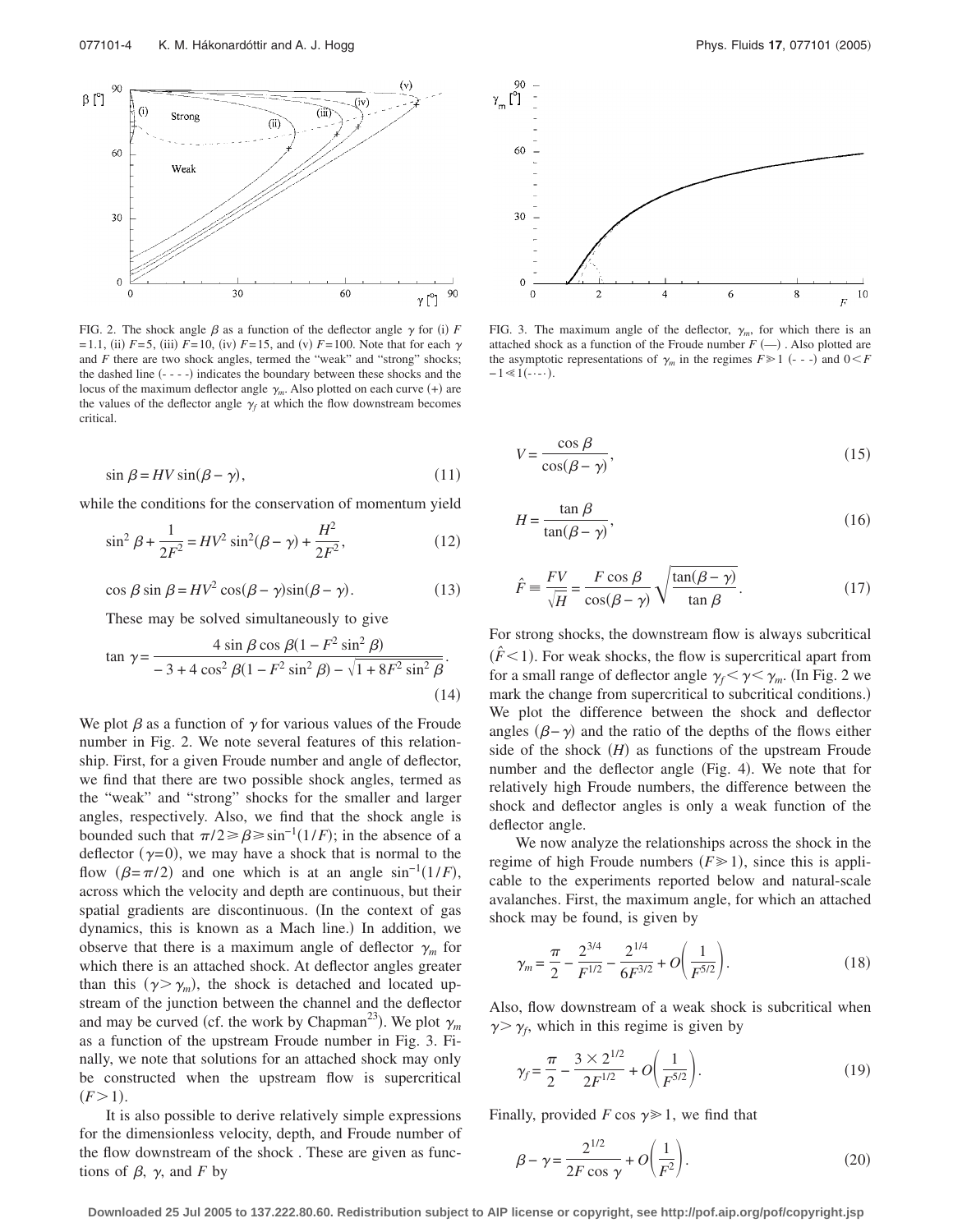

FIG. 4. (a) The difference between the shock and deflector angles,  $\beta - \gamma$ , as a function of the Froude number *F* for (i)  $\gamma = 10^{\circ}$ , (ii)  $\gamma = 20^{\circ}$ , (iii)  $\gamma = 30^{\circ}$ , and (iv)  $\gamma = 40^\circ$ . (b) The difference between the shock and deflector angles,  $\beta - \gamma$ , as a function of the deflector angle  $\gamma$  for (i)  $F=5$ , (ii)  $F=10$ , and (iii)  $F=15$ . (c) The ratio of the upstream and downstream depths of the flow, *H*, as a function of the Froude number *F* for (i)  $\gamma=10^{\circ}$ , (ii)  $\gamma=20^{\circ}$ , (iii)  $\gamma=30^{\circ}$ , and (iv)  $\gamma=40^{\circ}$ . (d) The ratio of the upstream and downstream depths of the flow, *H*, as a function of the deflector angle  $\gamma$  for (i)  $F=5$ , (ii)  $F=10$ , and (iii)  $F=15$ . In each figure the weak shock is plotted with a solid line  $(-)$  and the strong shock with a dashed line  $(- - -)$ .

We may also analyze the properties of the flows for which the upstream Froude number only just exceeds unity  $(0 < F-1 \le 1)$ . In this regime we find that

$$
\gamma_m = \frac{8 \times 6^{1/2}}{27} (F - 1)^{3/2} - \frac{190 \times 6^{1/2}}{729} (F - 1)^{5/2}
$$
  
+  $O[(F - 1)^{7/2}],$  (21)

$$
\gamma_f = \frac{2}{3}(F-1)^{3/2} - \frac{31}{54}(F-1)^{5/2} + O[(F-1)^{7/2}].
$$
 (22)

### **III. EXPERIMENTS**

## **A. Experimental procedure**

We conducted three series of experiments to investigate the deflection of rapid free-surface flows by oblique obstacles. For two of the series, the flow consisted of small, dry, glass beads while for the third, sustained flows of water were generated. In each experiment, the material was released at the top of an inclined chute and flowed rapidly downslope towards a deflecting dam placed in the chute at an angle  $\gamma$  between 0° and 40° to the oncoming flow (see Fig. 1). The deflector was sufficiently high so that none of the

flow overtopped it. Measurements of the flow speed and depth were taken from video footage of the motion and from an optical distance sensor that employed reflections of infrared light to determine distances. Particular attention was paid to the steady depth profile of the flow on the dam (the "runup") and to the initial interaction between the flow and the dam. The experimental conditions are summarized in Table I.

The rapid granular flows employed dry, glass beads (ballotini), which were almost spherical and of mean size 90  $\mu$ m and particle density 2500 kg m<sup>-3</sup>. The bulk density of this material is  $\approx$ 1600 kg m<sup>-3</sup>. The flows were generated by rapidly removing a lockgate behind which the beads were initially placed. For series I, the opening was constricted to control the flow depth at the source; the opening was not constricted for series II. The particles flowed down an inclined wooden plane with a dynamic friction angle of  $\approx 20^{\circ}$ , which is just smaller than the measured internal friction angle of the particles. The grains flowed within a channel which was of width 0.1 m and 0.325 m in series I and II, respectively. The deflectors were also made of wood and were located 1.7 m from the source. For most of the experiments, the upstream face of the deflecting dam was normal to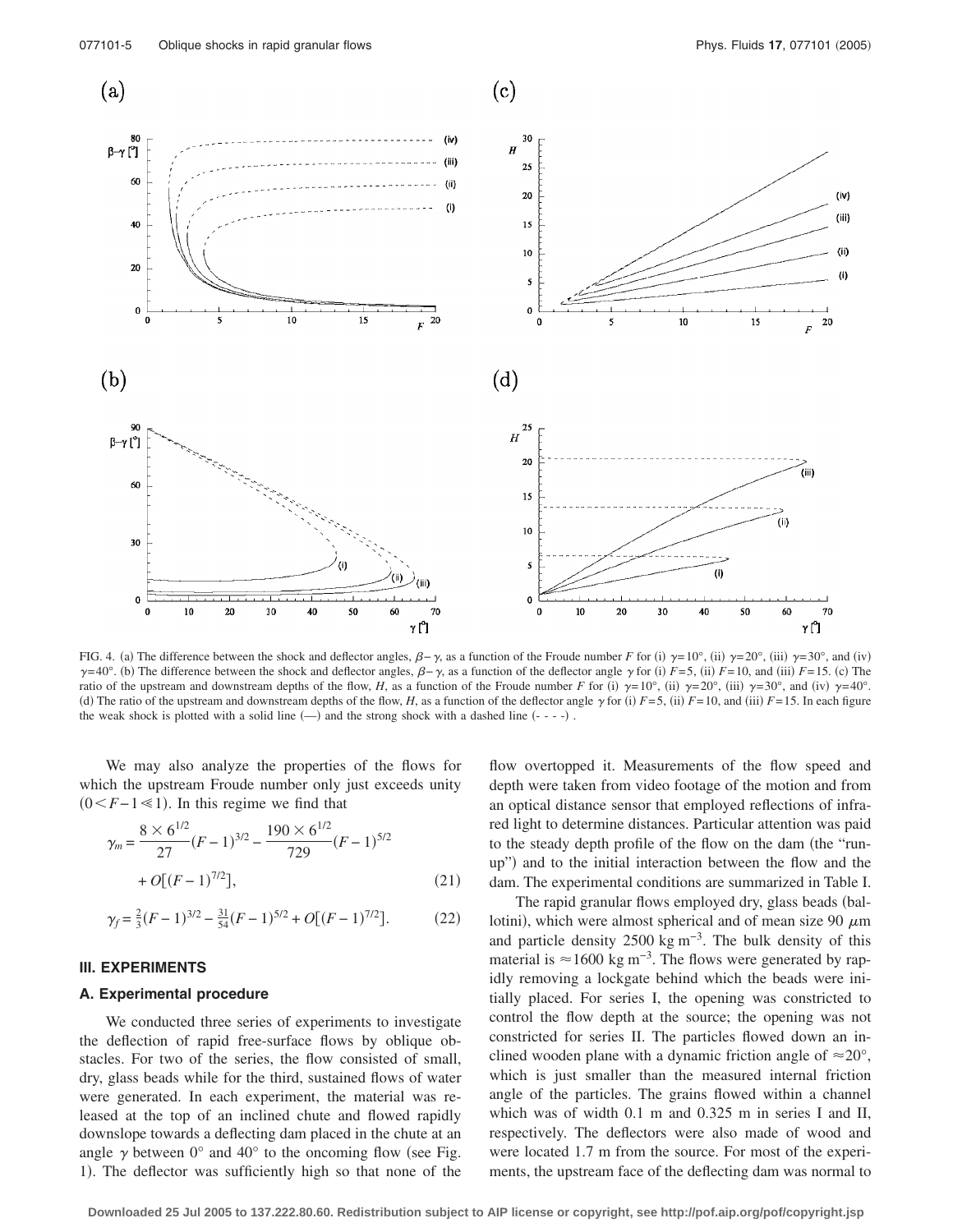TABLE I. The experimental conditions for the three series, I, II, and III. For each chute inclination, a number of runs were carried out with dams at different deflecting angles  $(\gamma = 8^\circ - 44^\circ)$ . In each run the flow speed and depth upstream of the obstacle were remeasured; the values given in this table are indicative of those measured.

| <b>Series</b> | Material         | Incline<br>$(\text{deg})$ | Flow speed<br>$(m s^{-1})$ | Flow depth<br>(mm) | Froude number |
|---------------|------------------|---------------------------|----------------------------|--------------------|---------------|
| I             | <b>Ballotini</b> | $26.5 \pm 0.5$            | $0.7 \pm 0.01$             | $2.0 \pm 0.2$      | 5             |
|               | <b>Ballotini</b> | $30.3 \pm 0.5$            | $1.85 \pm 0.07$            | $2.7 \pm 0.2$      | 12            |
|               | <b>Ballotini</b> | $30.3 \pm 0.5$            | $1.52 \pm 0.05$            | $1.3 \pm 0.2$      | 14            |
| $_{\rm II}$   | <b>Ballotini</b> | $38 \pm 0.5$              | $3.5 \pm 0.1$              | $9.0 \pm 1$        | 13            |
| Ш             | Water            | 3                         | $0.95 \pm 0.05$            | $5.5 \pm 0.5$      | 4.1           |
|               | Water            | 6                         | $1.18 \pm 0.07$            | $4.5 \pm 0.5$      | 5.6           |
|               | Water            | 9                         | $1.25 \pm 0.08$            | $4.0 \pm 0.5$      | 6.4           |

the base of the inclined chute, although for a few runs the upstream face was tilted backwards. As discussed below this appeared to make little difference to the steady deflection patterns.

The granular material accelerated rapidly upon release to attain a steady speed and flow depth within 0.5 m of the source. In series I, the motion was maintained for  $\approx$  20 s; in contrast, series II was of much shorter duration, lasting just under 2 s. These latter flows consisted of a short agitated and relatively dilute front, followed by a slightly slower and denser main body and a much slower tail. Such features are reminiscent of Boussinesq gravity currents, $25$  natural-scale snow avalanches, $^2$  and ping-pong ball avalanches.<sup>26</sup> For series II, our measurements of the deflection were taken during the interaction of the interior, main body of the flow.

Experiments were also conducted with rapid flows of water. For this series, water is supplied to a reservoir, flows over a weir and under a partially raised gate into an inclined channel of width 0.2 m. This configuration was found to significantly reduce unsteadiness and wave action and to result in a uniform flow down the inclined plane. The flow was deflected by a perspex dam that was located 0.7 m downslope from the reservoir. The Reynolds number in these experiments was calculated to be  $\approx$  5000, which is sufficiently high so that viscous effects may be neglected.

## **B. Experimental results**

Upon impacting the deflector, the flows rapidly adjusted to a state in which an oblique shock could be clearly identified. The structure and form of the shock was relatively steady. Figure 5 provides photographic images of the shocks that formed in the experiments with granular and water flows. We first compare the experimental measurements and theoretical predictions of the bulk features of the flow before describing the initial impact in greater detail (Sec. III C).

In Fig. 6(a) the experimentally measured difference between the angle of the oblique shock and the deflector,  $\beta$  $-\gamma$ , is compared with the theoretically calculated value, which is derived from  $(14)$ . The data in Fig.  $6(a)$  comprise all the experimental series, and the error bars on the theoretically calculated angles arise primarily from the error in measuring accurately the depth of the rapid flow and thus determining the upstream Froude number. In some experiments, the relative error in this measurement may be up to 10% of the total flow depth. We note that there is good agreement between the theoretical calculations and the experimental measurements.

We also compare measurements of the depth of the flow at the deflecting dam, downstream of the shock, relative to the upstream depth *H* with the theoretical predictions in Fig. 6(b). As is discussed further below, the flow depth does not change abruptly; instead there is an adjustment zone within which the depth varies. For the purposes of this figure, we average the flow depth along the dam, noting that in most cases the adjustment zone is relatively short. We find again that there is good agreement between the theory and the experiments.

Some experiments were conducted with deflecting dams, which had upstream faces that were at less than 90° to the base of the chute. It was observed that these tilted dams did not affect the structure of the flow. Similar shock angles and depth profiles along the dams were observed, indicating that the transition between flow states occurs significantly upstream of the dam and is not affected by the inclination of its front face.



FIG. 5. Photographs of oblique shocks in a granular flow (series I, looking downstream onto the deflector) and a water flow (series III, looking upstream into the flow along the deflector) with upstream Froude numbers 5 and 4.5 and deflector angles of 24° and 20°, respectively.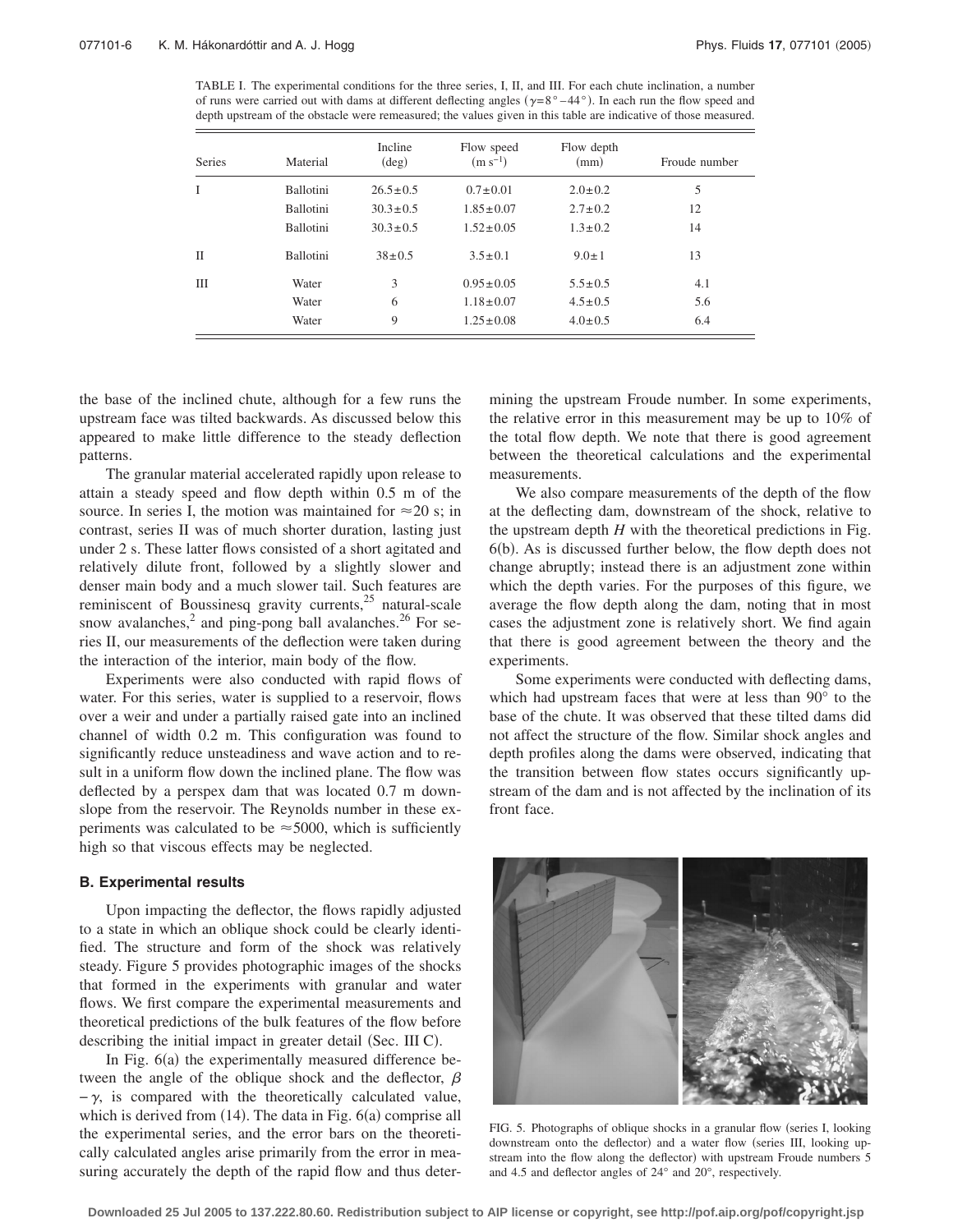

FIG. 6. Predicted values of (a)  $\beta-\gamma$  and (b) *H* plotted against the experimentally measured values for series I  $(X)$ , II  $(\triangle)$ , and III  $(\bigcirc)$ . The solid lines denote perfect agreement.

We note that our results are somewhat different from those of Gray *et al.*, <sup>12</sup> even though they are analyzed using the same framework for modeling. Gray *et al.*<sup>12</sup> reported a single experiment for which the upstream Froude number is 5.79 and the deflector is at an angle of 25° to the flow direction. For such conditions and using  $(14)$ , we evaluate the shock angle  $\beta$  to be 34°. This value differs from the calculation of Gray  $et$   $al$ ,<sup>12</sup> because they did not explicitly use condition of the continuity of the tangential velocity across the shock (15). Rather, they calculated the shock angle as a function of the downstream relative depth *H* and the upstream Froude number  $F$ , and using their measured values they found that  $\beta$  is 29.04°. This contrasts with the analysis developed in this study, which determines *H* as a part of the solution in terms of  $F$  and  $\gamma$ . Indeed, all downstream and shock conditions,  $H$ ,  $V$ , and  $\beta$ , may be evaluated in terms of the upstream flow. It is intriguing, however, that their calculated angle is close to their experimentally measured angle of 29°. It is also intriguing that in our study we have one experimental run with conditions quite close to those reported by Gray *et al.*,<sup>12</sup> namely,  $F=5.3$  and  $\gamma=25^{\circ}$ . For this experiment we measure a shock angle of 35°. There are a number of differences between the experiment of Gray *et al.*<sup>12</sup> and the experimental series reported here. Not only were different materials employed for both the flowing particles and the base and sidewalls of the chute, but also the flows were of different durations; indeed it may be that the relatively shortlived experiments of Gray *et al.*<sup>12</sup> were not in a steady state. Additionally, their measurement of the depth of the upstream flow, which was reported to be  $\approx$  4 mm, may be subject to significant variability, given that the particles were of size 1 mm and thus the flows were on average just four particles thick. Uncertainties in this measurement have a large effect on the magnitude of the upstream Froude number.

The good agreement between the theoretical predictions and our experimental measurements, as shown in Figs.  $6(a)$ and 6(b), suggests that the shallow water framework is appropriate for modeling rapid granular flows and their interaction with oblique deflectors. In particular, the theoretical predictions were based upon the assumption that the normal stress was isotropic. We note that some models of shallow granular flows permit normal stress differences  $(p_{xx}/p_{zz} = K)$  $\neq$  1); Savage and Hutter<sup>4</sup> treat the flowing material as a cohesionless continuum and assume that the frictional contacts between particles follow Mohr-Coulomb behavior. In this case, the ratio  $K$  is a function of the internal angle of friction for the material and the friction angle for the sliding motion between the particulate and the chute. This formulation admits two values for *K* depending on whether the material is in an "active"  $(\partial u/\partial x > 0)$  or "passive"  $(\partial u/\partial x < 0)$  state.<sup>4</sup> These experiments, with measured internal and basal friction angles of  $21^\circ$  and  $20^\circ$ , respectively, yield  $K=1.03$  for the active state and  $K=1.55$  for the passive state. If an earth pressure coefficient with either of these values is introduced into the shock conditions, the agreement between the theory and the experiments is weakened, although only slightly so for the active stress state.

Finally, we note that although the particles employed in this investigation were relatively small, and hence may be susceptible to significant interactions with the interstitial fluid, such as "air" drag, our results demonstrate that an accurate model of the motion may be developed by neglecting these effects.

#### **C. Initial interaction with the deflector**

While the steady deflection of these rapid streams by oblique deflectors was similar for both granular and water flows, the character of their initial impacts differed. The granular flows rapidly established a steady profile along the dam and were not observed to splash appreciably higher than the height predicted by the shock conditions. In contrast, the water flows were observed to run up the dams considerably higher than the predicted height. This initial interaction was short lived at each location on the dam, typically lasting just 20 ms, which corresponds to one frame of the video recording, although the evolution of the splash along the dam face could be readily followed.

A naive estimate of the height of these splashes in the experiments with water can be made by applying Bernoulli's theorem to streamlines at the free surface and assuming that the component of velocity normal to the obstacle vanished and is compensated by an increase in flow depth. Thus the height relative to the upstream flow depth should be 1  $+F^2 \sin^2 \gamma/2$ . However, this form of Bernoulli's theorem takes no account of the violent interaction with the dam and is significantly lower than the measured heights. Following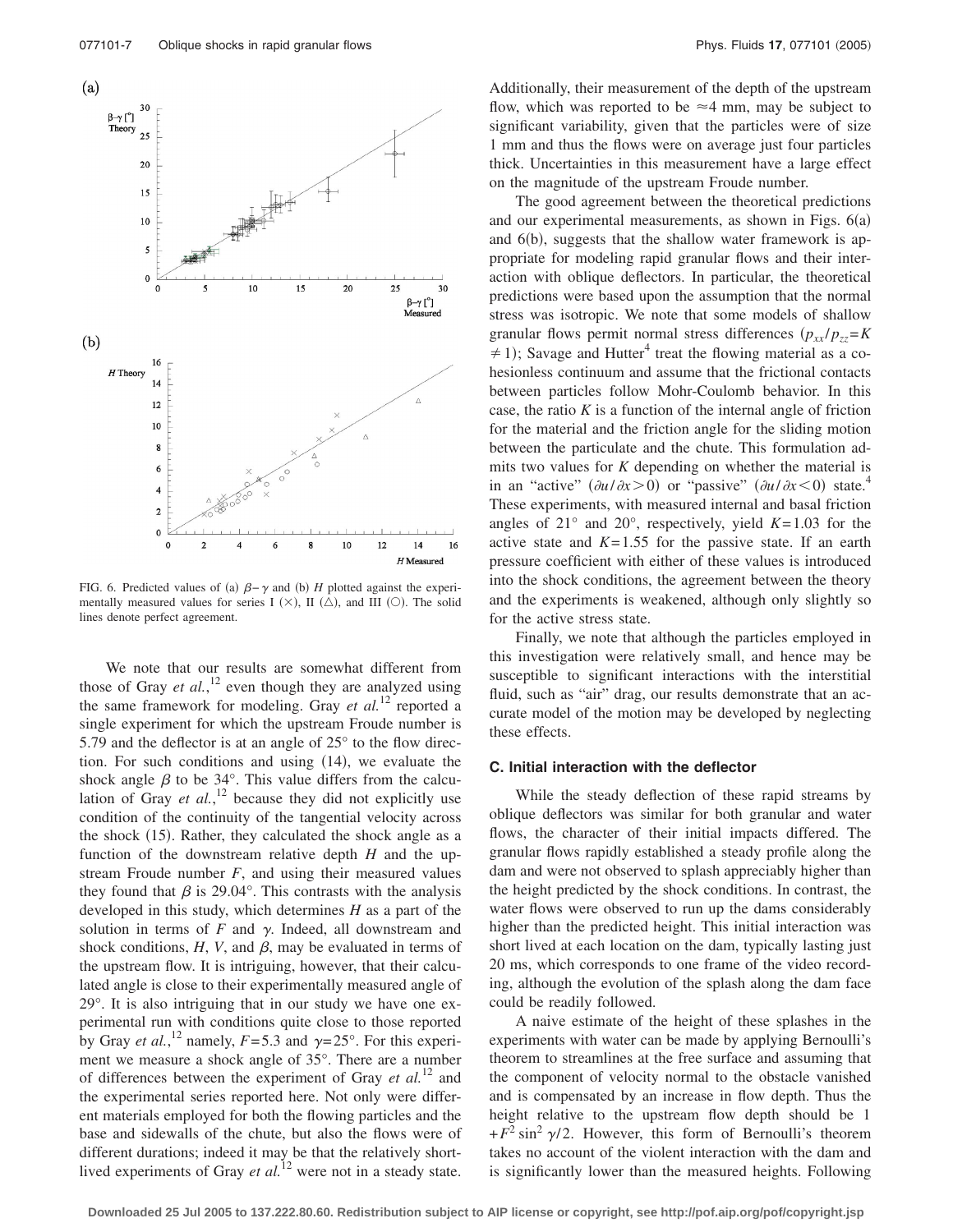Cooker and Peregrine, $^{27}$  we hypothesize that during the initial interaction, the velocity normal to the dam is suppressed over a very short time scale and this is balanced by a substantial increase in the pressure. Then integrating the governing equation of motion over a short period from immediately before to immediately after the impact yields the dominant balance

$$
\mathbf{u}_a - \mathbf{u}_b = -\frac{1}{\rho} \nabla P, \qquad (23a)
$$

where

$$
P(\mathbf{x}) = \int_{t_b}^{t_a} p \, \mathrm{d}t. \tag{23b}
$$

In this expression,  $P(\mathbf{x})$  is the pressure impulse and  $\mathbf{u}_b$  and  $\mathbf{u}_a$ are the velocities before and after the impact, respectively. Cooker and Peregrine<sup>27</sup> argue that the other terms in the governing equation are negligible. For water, the motion is incompressible and thus the pressure impulse satisfies Laplace's equation  $(\nabla^2 P = 0)$ . This is a crucial difference between the impact of water and that of granular materials. Granular flows may develop equally high dynamic pressures on impact, but the effects of their compressibility lead to lower vertical velocities and, consequently, lower splash heights.

We may estimate the pressure impulse in these flows by analyzing the idealized problem of a flat fronted flow impacting a vertical wall, which follows an example presented by Cooker and Peregrine. $^{27}$  Solving Laplace's equation permits the velocity of the free surface,  $\mathbf{u}_a = (u_a, w_a)$ , relative to the upstream flow speed, to be deduced after the impact. Cooker and Peregrine<sup>27</sup> show that

$$
u_a(\hat{x}) = \sin \gamma, \quad w_a(\hat{x}) = -\frac{2 \sin \gamma}{\pi} \log \left[ \frac{\pi \hat{x}}{4} \right] \quad \text{when } \hat{x} \ll 1,
$$
\n(24)

where  $\hat{x}$  is the distance upstream of the obstacle, normal to the dam. This does not apply at the wall  $(\hat{x}=0)$ , because friction regularizes the singularity in the velocity field. Nevertheless, we note that the impact and the increase in the pressure lead to a large vertical velocity that is capable of sending a jet up the dam. Assuming that the vertical velocity of the jet is given by this velocity field at  $\hat{x} = d$ , a revised estimate of the height of the initial splash is given by

$$
1 + \frac{F^2 \sin^2 \gamma}{2} \left[ 1 + \frac{4}{\pi^2} \log^2 \left( \frac{\pi d}{4} \right) \right].
$$
 (25)

Cooker and Peregrine<sup>27</sup> do not provide a means for assessing the magnitude of *d*. In these experiments we measured the height of the splash for a range of deflector angles. Thus we chose *d* to take the value which makes this estimate accurate for  $\gamma = \pi/2$ . This yields  $d = 0.29$ , which corresponds to  $w_a$  $\approx u_a$  and a dimensional distance of 3 mm. We use this value to calculate the splash heights for all other deflector angles and we note from Fig. 7 that this provides a reasonable estimate of the measured heights.



FIG. 7. The experimentally measured splash height as a function of the angle of the deflector. Also plotted are the predictions from the pressure impulse theory  $(-)$  and from a naive use of Bernoulli's theorem  $(- - -)$ .

### **D. Flow development**

After the initial interaction, the flow developed steady profiles along the dams for all the deflector angles for which there was an attached shock. However, the flow depths did not adjust immediately to the depths predicted by the shock theory (see Fig. 8); rather, the flow depth along the dam increased almost monotonically from the intersection of the

 $(a)$ 



FIG. 8. The dimensionless height of the flow along the dam,  $z/h_1$ , as a function of the dimensionless distance along the dam,  $s/h_1$ , for (a) granular flows with  $\gamma = 8^{\circ}$ , 15°, 24°, and 32° and *F* = 12; and (b) water flows with  $\gamma = 10^{\circ}, 15^{\circ}, 20^{\circ}$ , and 30 ° and *F* = 4.5. Also plotted are the predictions of the steady depth from the shock conditions  $(- - -)$ .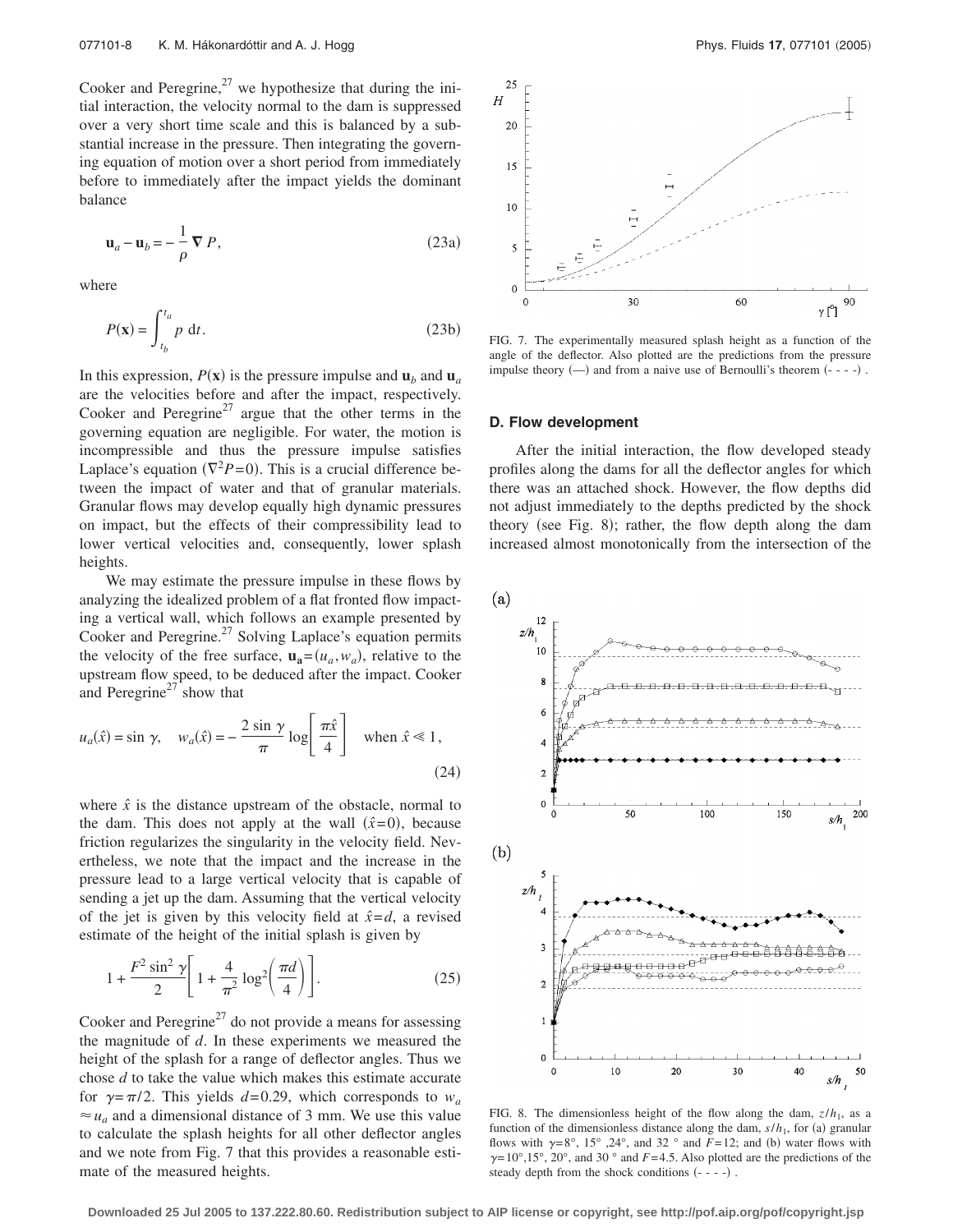dam and the channel boundary towards the steady-state condition. The origin of this spatial development may be readily explained and is the oblique-shock counterpart of the spatial development of hydraulic jumps for which the flow undergoes a transition between the two flow states over a finite distance (see, for example, the work by  $Hager^{28}$ ). We estimate that the distance parallel to the chute base and normal to the shock, over which the transition occurs, is proportional to the difference in flow depths upstream and downstream of the shock, *H*− 1. Thus the distance along the dam before the steady-state height is attained is proportional to *H*  $-1$ /tan( $\beta-\gamma$ ), which in the regime  $F \ge 1$  is approximately given by  $F^2 \sin(2\gamma)$ . We note from Fig. 8, and from other experimental results, that the adjustment distance along the dam does increase with increasing values of both  $F$  and  $\gamma$ and that this is consistent with the preceding argument.

## **IV. CONCLUSIONS**

In this study, we have measured the deflection of freesurface, downslope flows of water and granular materials and have shown the existence of oblique shocks across which the velocity and the depth of the flow changes almost discontinuously. We have also demonstrated that the shallow-water framework provides a good model for predicting the angle of the weak attached shock and the dimensionless flow depth downstream of the shock as a function of the upstream Froude number *F* and the angle of the deflecting dam. The quantitative agreement between the theory and the observations suggests that there are no normal stress differences within these granular flows (i.e., the normal stresses are isotropic). Furthermore, in these rapidly flowing shallow states they adopt a hydrostatic distribution in which the vertical gradient of  $p_{zz}$  balances the weight of the mobile layer. In analyzing these oblique shocks using this depth-averaged formulation, we have not had to make any assumptions about the dependence of the shear stress upon the flow speed, density, or degree of agitation, because the jump conditions are applied over an infinitesimal control volume. We have assumed, however, that the flow is incompressible—but this is not such a strong assumption under the conditions examined here, where the shock separates two rapidly flowing regions  $(F, \hat{F} \ge 1)$  within which the entire flow depth is mobilized and for which it is plausible that the bulk density does not vary strongly. A more complete model could be formulated in which variations in bulk density and energy across the shock were also accounted for, but this does not appear to be necessary for these flows.

It is also interesting to note that the experiments with water and with grains yield similar results when they attain their steady states. We find substantial differences in the behavior of the initial interaction with the obstacle; we find that the water splashes up much higher. We ascribed this difference to the incompressibility of water, which led to high transient pressures developing and consequently a rapid acceleration of a water jet up the face of the dam. The granular flows did not exhibit such a phenomenon, and we note that the flow front was dilute and able to compress considerably.

Snow avalanches pose significant natural hazards and dams have been used to deflect them away from inhabited regions. An interesting example occurred at Flateyri, western Iceland, in 1999, when an avalanche of approximate volume  $10<sup>5</sup>$  m<sup>3</sup> hit a deflecting dam located above the village. The dam had been designed to deflect an avalanche by  $\approx 20^{\circ}$ . Observations of the avalanche debris left by the motion suggest that an oblique shock was formed during the interaction between the dam and the flow. $29$  The deposited debris showed that the impact had channelized a part of the avalanche into a thicker stream, which traveled parallel to the dam and formed an angle of  $\approx 5^{\circ}$  with the dam face. The magnitude of this shock angle coincides with the predictions of the theory developed here if the upstream Froude number of the avalanche were close to 10—and this concurs with the published estimate of the Froude number of the avalanche.<sup>29</sup> The jump conditions also predict a fivefold depth increase across the oblique shock. This is, however, an underprediction of the observed run-up on the dam if the upstream depth of the avalanche was correctly estimated to be 1 m (Ref. 29) and if the highest marks on the dam indicate the run-up of the dense bulk of the flow, rather than splashing, or the saltation layer. $2$ 

The experimental observations presented here are important indications of the dynamical and mechanical properties of granular avalanches. The shallow-water theory and the deviations from it provide a starting point for more realistic theoretical descriptions of rapid granular flows. Furthermore, the results may be directly applied to formulate new design criteria for deflecting dams. Importantly, this shock theory, confirmed by laboratory experiment, can predict the deflection angle as a function of the angle that the deflector makes to the oncoming flow and of the upstream Froude number. Also, the theory establishes the maximum angle of the deflector at which an attached shock occurs. This may be important for the design of deflecting barriers; if too large a deflection is sought then the shock is detached from the barrier and the flow structure is significantly different. Finally, we remark that this study has further underlined the importance of resolving shocks in numerical computations of rapid granular flows, such as snow avalanches.

## **ACKNOWLEDGMENTS**

The authors gratefully acknowledge many fruitful discussions with Tomas Jóhannesseon and Dieter Issler and financial support from the Icelandic Research Fund for Graduate Students, the University of Bristol, the Icelandic Avalanche Fund, and the SATSIE research project (EU Contract No. EVG1-CT2002-00059).

<sup>&</sup>lt;sup>1</sup>W. B. Dade and H. E. Huppert, "Long runout rockfalls," Geology 26, 803  $(1998)$ . <sup>2</sup> D. Issler, "Experimental information on the dynamics of dry-snow ava-

lanches," in *Dynamic Response of Granular and Porous Materials under Large and Catastrophic Deformations*, edited by K. Hutter and N. Kirchner (Springer, Berlin, 2003), pp. 109–160.<br><sup>3</sup> B. Bobringer, H. Jacor, and S. Nagol. "In

 $R^3R$ . Behringer, H. Jaegar, and S. Nagel, "Introduction to the focus issue on granular materials," Chaos  $\frac{9}{2}$ , 509 (1999).

<sup>&</sup>lt;sup>4</sup>S. B. Savage and K. Hutter, "The motion of a finite mass of granular material down a rough incline," J. Fluid Mech. **199**, 177 (1989).<br><sup>5</sup> B.C. Johnson, B. Nott, and B. Jackson, "Fristianal collisional cause

<sup>&</sup>lt;sup>5</sup>P. C. Johnson, P. Nott, and R. Jackson, "Frictional-collisional equations of